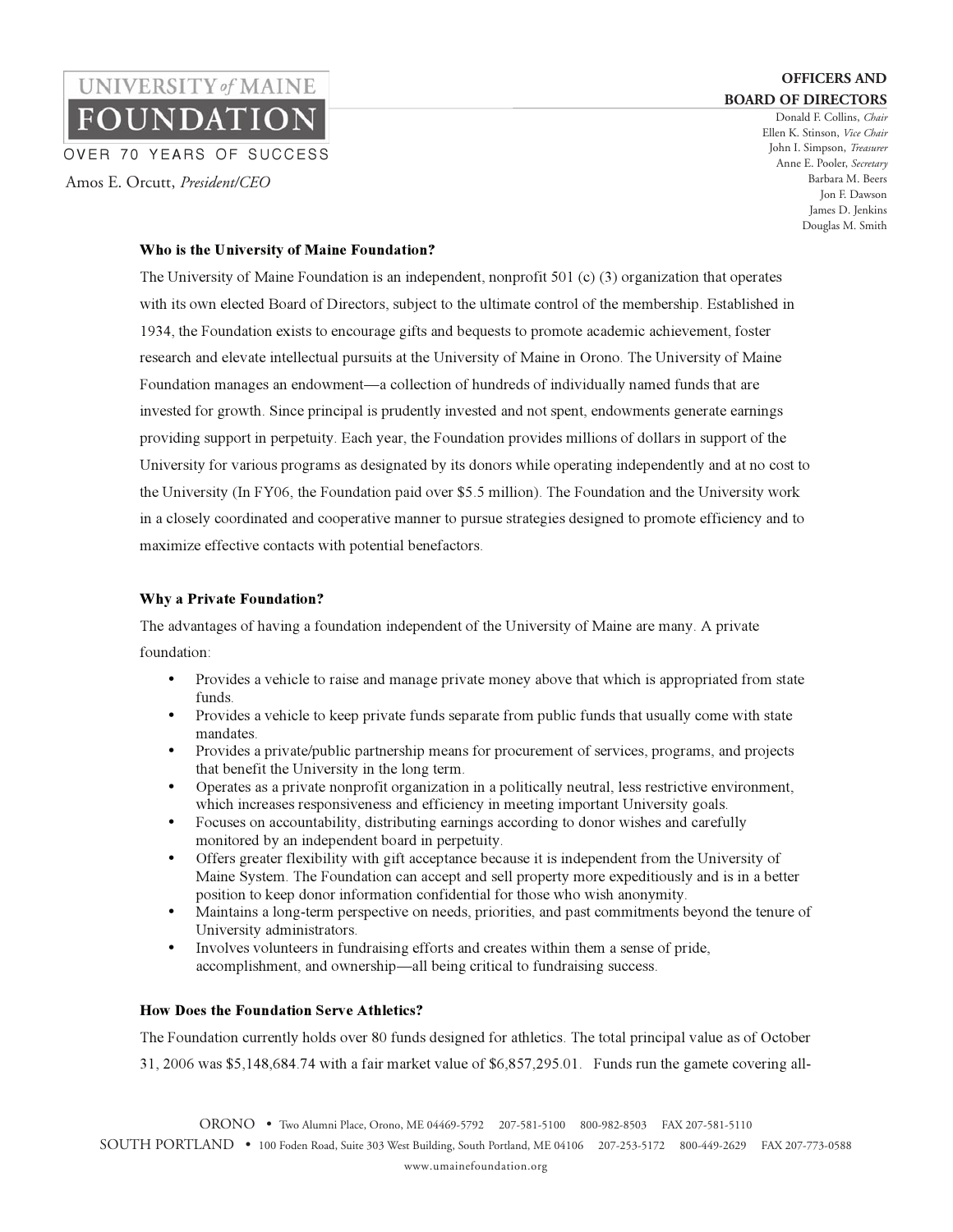Donald F. Collins, *Chair*  Ellen K. Stinson, *Vice Chair* John I. Simpson, *Treasurer* Anne E. Pooler, *Secretary* Barbara M. Beers Jon F. Dawson James D. Jenkins Douglas M. Smith

intercollegiate sports. Some funds are very specific, designating a particular program. Others are created for general support of athletics. Some are donor-established; others are created as a memorial to a former player, coach or teacher. Below are five examples.

Amos E. Orcutt, *President/CEO*

OVER 70 YEARS OF SUCCESS

UNIVERSITY of MAINE

**OUNDATIO** 

The **Edith T. Ness Women's Intercollegiate Athletic Scholarship** was established through a bequest from Edith Ness who graduated in the class of 1932. She played basketball while a student at the University of Maine. Ness was a dedicated fan attending many home games despite the three hour round trip from her home in Augusta. She once enlisted someone to drive her to a game through a snowstorm when she was 90 years old. Because of Edith Ness' happy memories, both as a University of Maine player and as a fan, student athletes will receive scholarship assistance for many years to come.

The **Jack Butterfield Memorial Scholarship** was created in 1979 with gifts from family and friends to support student athletes participating in varsity baseball that have demonstrated academic proficiency, athletic leadership and the high ideals and standards characteristic of former coach Butterfield who coached at UMaine from 1957 to 1974. Past recipients of this scholarship include baseball notables Mike Bordick, Bill Swift, Larry Thomas and Mark Sweeny.

Friends and alumni created the **Harold S. Westerman Athletic Scholarship** in 1985 in honor of Westerman, former head of Physical Education and Athletics and former head coach of UMaine football. This scholarship provides aid to a student who actively participates as a playing member of intercollegiate football at UMaine.

The **Shawn Walsh Memorial Endowment** was established in 2001 through the efforts of the Friends of Maine Hockey boosters group with gifts from colleagues, friends and fans of Shawn Walsh, head coach of Maine Men's Ice Hockey from 1984 until his death in 2001. This fund has a dual purpose. It provides general support for the men's hockey program as well as at least one scholarship each year awarded in Walsh's memory to an UMaine student involved with the Maine hockey program.

The **Donald F. Presnell Basketball Endowment** was established in 2004 with a gift from Russell S. Bodwell '44 and his wife Barbara H. Bodwell '45, in celebration of Russ's classmate Donald F. Presnell. The fund is used at the discretion of the University of Maine Head Men's Basketball Coach to enhance the academic achievements of the men's basketball team.

## *(A complete list of scholarships held in the University of Maine Foundation is included at the end of this piece.)*

Today, the need for scholarship support has never been greater. To pay for school, the average University of Maine undergraduate borrows more than 10 times as much as he or she will receive in scholarship assistance. For most students, only 5% of financial aid is comprised of University scholarships. The average student works one or more jobs, but graduates with at least \$18,000 in indebtedness, according to 2006 data from the University's Office of Student Financial Aid. Students, when asked, routinely indicate that scholarship support allows them to afford to stay in school; allows them to focus more on their studies

ORONO • Two Alumni Place, Orono, ME 04469-5792 207-581-5100 800-982-8503 FAX 207-581-5110 SOUTH PORTLAND • 100 Foden Road, Suite 303 West Building, South Portland, ME 04106 207-253-5172 800-449-2629 FAX 207-773-0588

www.umainefoundation.org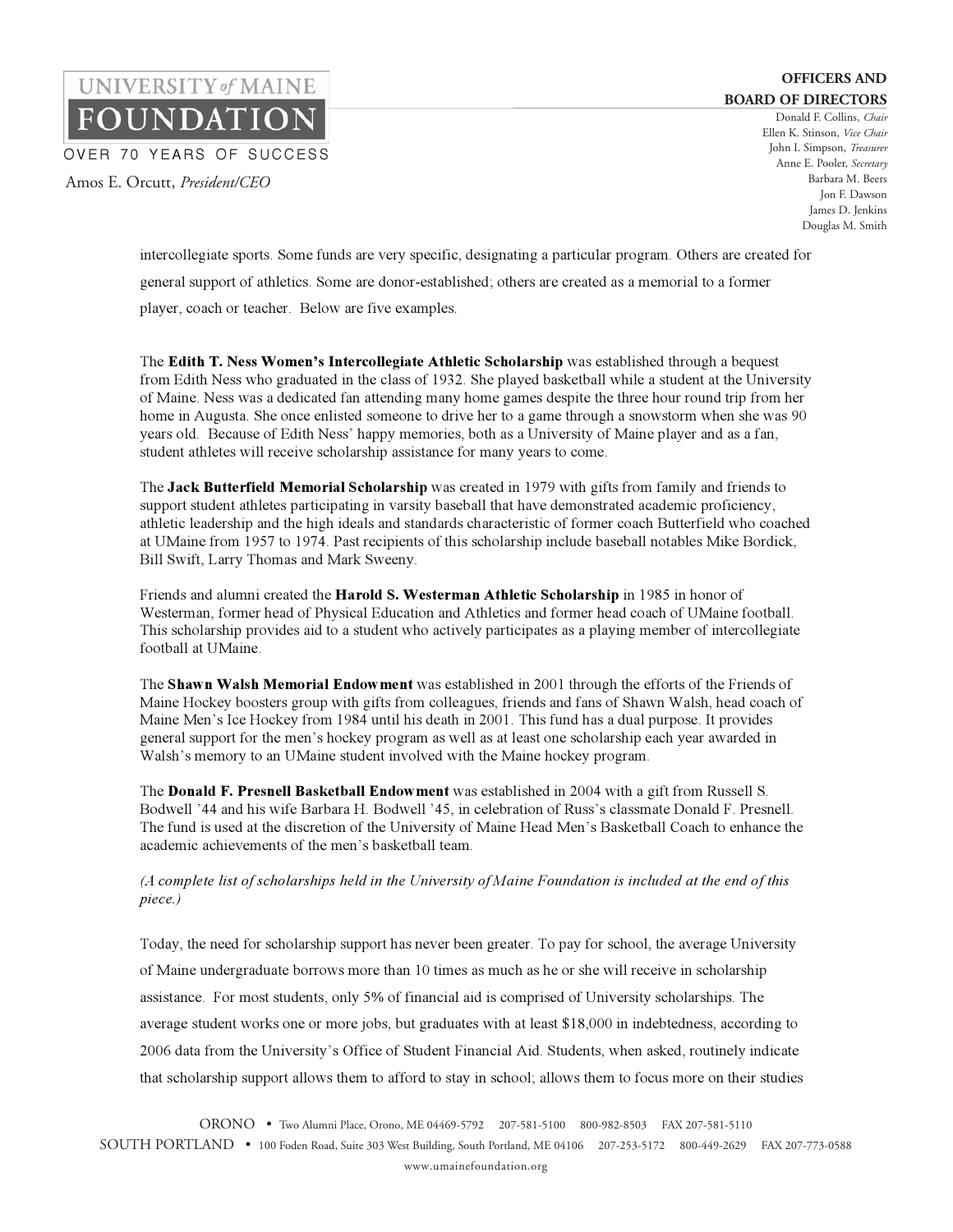Donald F. Collins, *Chair*  Ellen K. Stinson, *Vice Chair* John I. Simpson, *Treasurer* Anne E. Pooler, *Secretary* Barbara M. Beers Jon F. Dawson James D. Jenkins Douglas M. Smith

and allows them to seriously consider graduate school, which has become increasingly more important with the demands of modern society.

### **Making a Gift to Benefit University of Maine Athletics**

Amos E. Orcutt, *President/CEO*

OVER 70 YEARS OF SUCCESS

UNIVERSITY of MAINE

**UNDATIO** 

When the Foundation accepts gifts for any purpose at the University, the Foundation ensures that those gifts are directed to the appropriate University entity or department. The University of Maine Foundation's headquarters are at the Buchanan Alumni House on the University of Maine campus in Orono. The Foundation also has an office in South Portland, Maine (1-800-449-2629). Gifts to establish an endowed fund or add to an existing fund should be made payable to **University of Maine Foundation** and mailed to: University of Maine Foundation, Two Alumni Place, Orono, ME 04469-5792. To make gifts of stock or to explore other gift vehicles that provide tax advantages while providing a life income (such as a charitable remainder trust, charitable gift annuity or pooled life income) or any other planned gift, contact Amos E. Orcutt, President/CEO toll free at 1-800-982-8503 in Orono.



#### **1963–64**

**A high mark in UM sports history came in the spring of 1964 when Maine was awarded the Keany Trophy. The trophy was awarded each year by the Yankee Conference to the member institution whose teams attained the highest level of success during the year. Maine won four YC titles in the '63–'64 college year and finished second in two others. Coaches and administrators displayed the trophy in this photograph taken in the Athletic Trophy Room in Memorial Gymnasium. Seated, left to right: Faculty Manager of Athletics Ted Curtis, Riflery Coach Sgt. Paul Chartier, Football Coach Hal Westerman, and Director of Athletics Rome "Doc" Rankin. Standing, left to right: Baseball Coach Jack Butterfield, Cross Country and Track Coach Ed Styrna, Basketball Coach Brian McCall, and Soccer, Skiing, and Tennis Coach Si Dunklee.**

ORONO • Two Alumni Place, Orono, ME 04469-5792 207-581-5100 800-982-8503 FAX 207-581-5110 SOUTH PORTLAND • 100 Foden Road, Suite 303 West Building, South Portland, ME 04106 207-253-5172 800-449-2629 FAX 207-773-0588